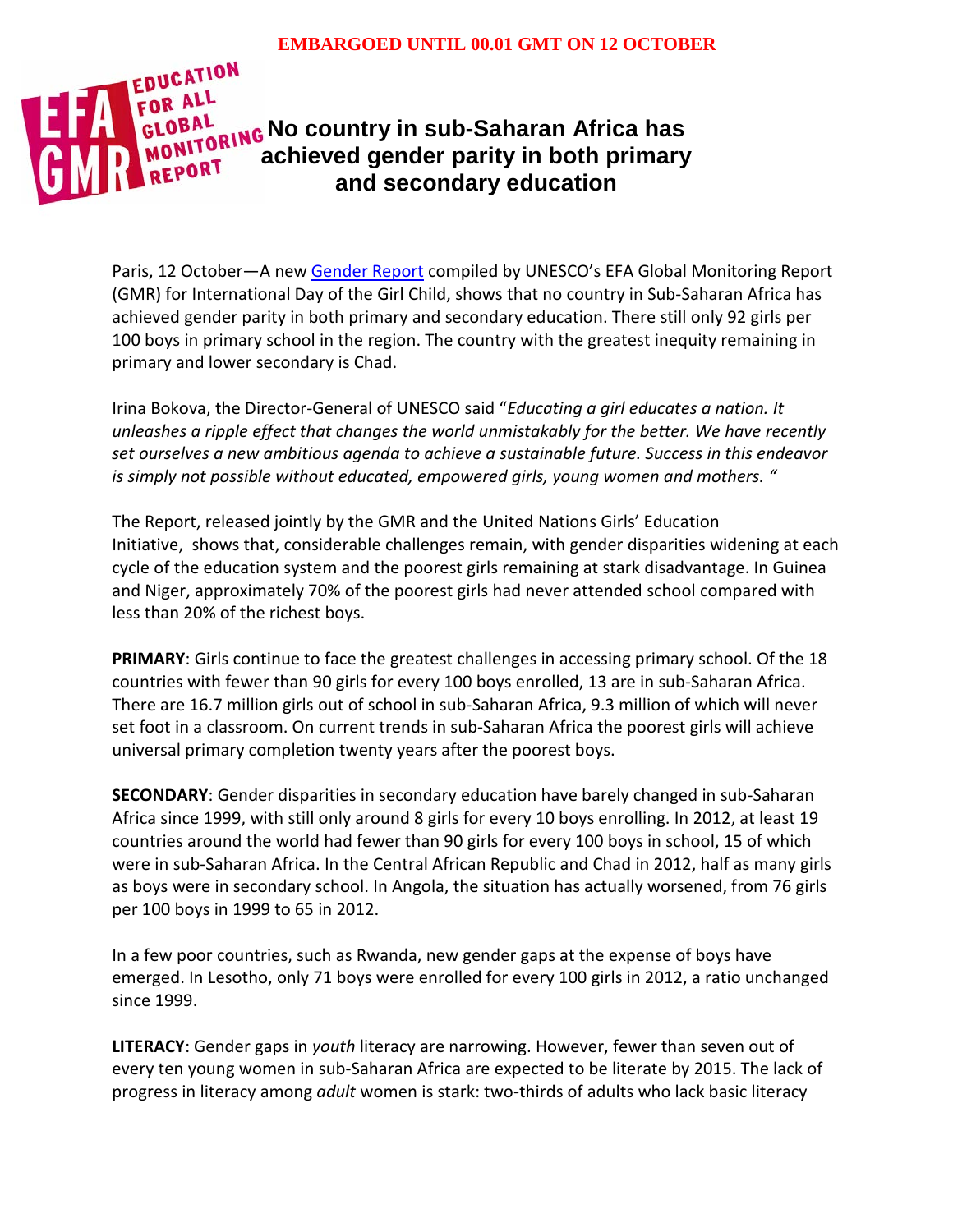## **EMBARGOED UNTIL 00.01 GMT ON 12 OCTOBER**

skills are women, a proportion unchanged since 2000. Half of adult women in South and West Asia and sub-Saharan Africa cannot read or write.

School-related gender based violence is one of the worst manifestations of gender discrimination and holds back education attainment. Likewise, child marriages remain a persistent barrier to girls' education. If exiting laws on age of marriage were enforced, this would result in an overall 39% increase in years of schooling in sub-Saharan Africa. Early pregnancy remains a barrier to girls' education as well: Pregnancy has been identified as a key driver of dropout and exclusion among female secondary school students in sub-Saharan African countries, including Cameroon and South Africa. The prevalence of premarital sex before age 18 increased in 19 out of 27 countries analyzed in the region between 1994 and 2004.

Since the late 1990s, several sub-Saharan African countries have introduced policies supporting the readmission of girls following the birth of a child. But even where policies exist, uptake is often limited. In South Africa, legislation forbids schools from excluding pregnant girls, but only about one in three return after childbirth. Those who do return often face negative attitudes and practices from teachers and peers

The proportion of female teachers is an important indicator of progress towards gender equality. Yet, women made up 43% of primary teachers in sub-Saharan Africa in 2012 and only 31% of secondary teachers. In Central African Republic, Chad, Guinea and Mali, which have severe gender disparities in education, less than 12% of secondary teachers were women in 2012, denying adolescent girls important role models.

The EFA GMR has produced an *online interactive tool* to show how wide gender gaps are in different contexts. It shows, for instance, that in sub-Saharan Africa, the poorest girls are almost nine times more likely never to have set foot in a classroom than the richest boys.

Aaron Benavot, Director of the EFA GMR said: "*Lacking any other way of measuring gender equality, we have focused on getting equal numbers of boys and girls in school. But we will never achieve this unless we tackle the roots of imbalance: social barriers and entrenched discriminatory social norms. Unless we begin to understand equality as a much broader concept, girls and young women will never be able to reap the full benefits of education."*

### **Recommendations from the Report**

### **PARITY:**

1. Education should be free. Really free.

2. Provide policies to address the problems that many boys face, as well as girls in accessing and completing education

3. Alternative secondary education options should be provided for out-of-school adolescents.

### **EQUALITY:**

1. Integrate gender issues into all aspects of policy and planning